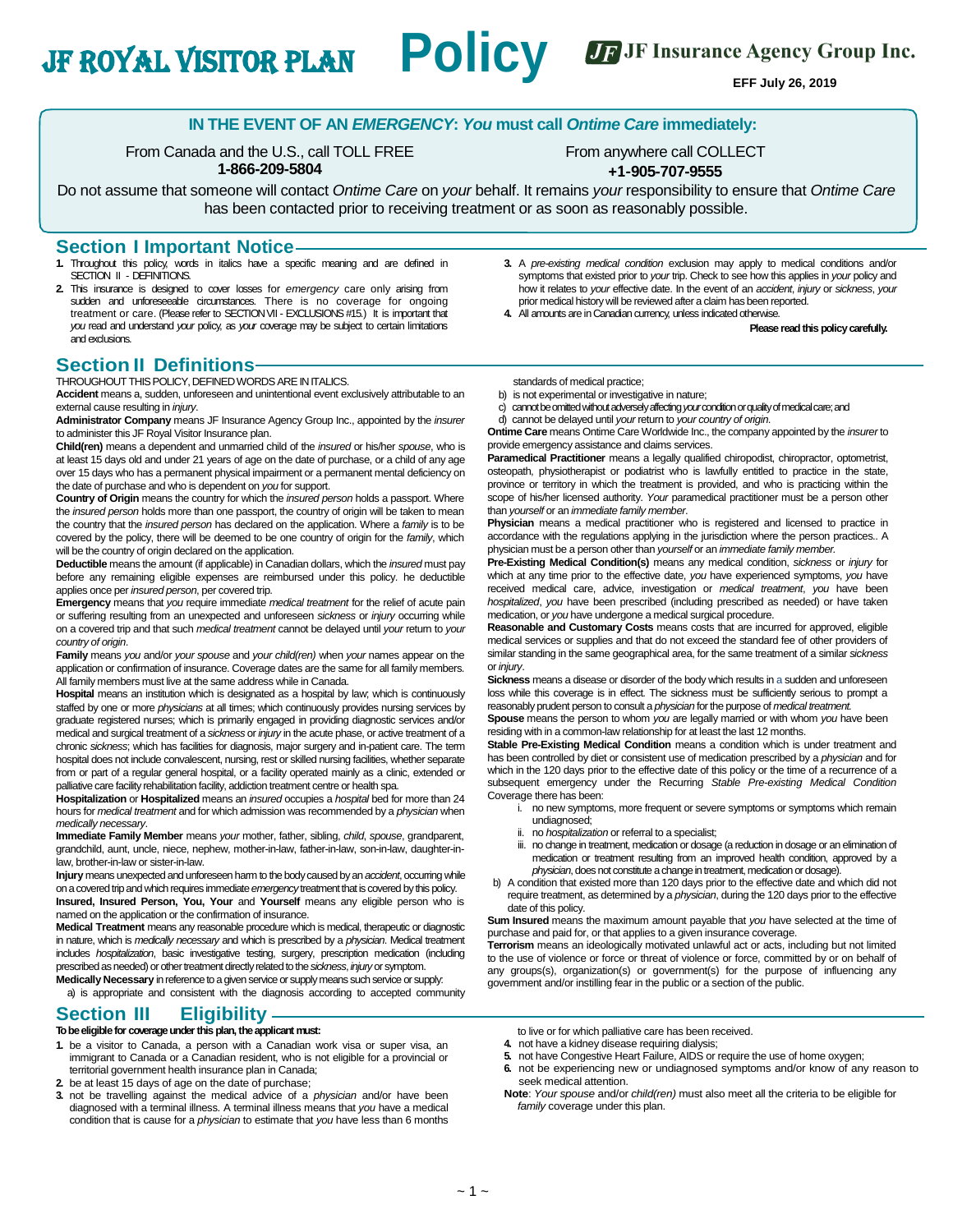# **Section IV InsuranceAgreement**

#### **A. The Contract**

- **1. This contract offers coverage up to the** *sum insured* **selected for** *reasonable and customary* **costs incurred as a result of a covered** *emergency* **during the coverage period for the Benefits listed in SECTION V - BENEFITS.** This policy, the application and the confirmation of insurance constitute *your* contract of insurance.
- **2. Extra Injury Coverage** If \$100,000 *sum insured* limit is purchased, this policy will include an additional \$50,000 of coverage for *reasonable and customary* costs incurred as a result of a covered *injury*. Any portion(s) of *your* claim(s) related to *sickness* will be subject to a maximum of \$100,000lessup to \$50,000 for any *injury*-related expenses paid.
- **3.** The *insurer*reserves the right to decline any application or any request for an extension of coverage.
- **4.** The plan type purchased and the *sum insured* selected cannot be changed after the effective date indicated on *your* confirmation of insurance.
- **5.** Only one policy can be issued to *you* and all premiums paid for any additional policy will be returned to *you*.When more than one policyof this form is issued by the *insurer*and is in force with respect to *you* at the time of claim, only one such policy, the earliest by effective date, will apply.
- **B.** Duration of Coverage
- **1.** The maximum period of coverage under this plan (including any extension(s)) is 365 days per policy.
- **2.** Atemporary visit to another countryas part of *your* covered trip must:
	- a) Originate or terminate inCanada;
	- b) Not exceed 49%of *your* covered trip's duration;
	- c) Not be atemporaryvisit to*your countryof origin*.
	- For a temporary visit to *your country of origin* coverage ceases and then resumes when *you* return to Canada provided *you* are still eligible for coverage.
- **3. Effective Date** *Your* insurance policy commences on the latest of:
- a) the time and date *you* apply for and pay for this insurance;
	- b) 12:01 a.m. (local time) on the effective date as shown on *your* application or confirmation of insurance; or
	- c) the specific time and date of *your a*rrival in Canada. Proof of *your* time and date of arrival may be required.
- **Exception:** When this policy is purchased and the required premium paid prior to leaving *your country of origin* and, provided the appropriate premium is paid, coverage will commence on the date of departure from *your country of origin* (date indicated on *your*  plane ticket) for *your* uninterrupted trip to Canada.

#### **4. WaitingPeriod**

When coverage is purchased after *your* arrival in Canada, the following waiting periods apply:

### a) **Age 85or under:**

- If age 85 or under and coverage is purchased within 30 days after arrival in Canada, then in respect of any *sickness*, *you* will not be entitled to receive reimbursement for *sickness* or symptoms which manifested or were contracted or treated within 48 hours following the effective date of this policy.
- ii. If age 85 or under and coverage is purchased more than 30 days after *your* arrival in Canada, then in respect of any *sickness*, *you* will not be entitled to receive reimbursement for *sickness* or symptoms which manifested or were contracted or treated within 7 days following the effective date of this policy.

#### b) **Age 86or over:**

- i. If age 86 or over and coverage is purchased at any time after *your* arrival in Canada, then in respect of any *sickness*, *you* will not be entitled to receive reimbursement for *sickness* or symptoms which manifested or were contracted or treated within 15 days following the effective date of this policy.
- c) The Waiting Period may be waived if this policy:
	- is purchased on, or prior to, the expiry date of an existing JF Royal Visitor Insurance policy already issued by the Administrator Company to take effect on the day following such expiry date, provided no increase in the aggregate policy limit (*Sum Insured* option) or rate schedule change is applied for;
	- ii. the *AdministratorCompany*specifically waives or modifies the waiting period in writing; or
	- iii. If *you* have coverage with another insurer during the first part of *your* trip in Canada, and *you* are purchasing this insurance after *your* arrival in Canada and there will be no gap in *your* coverage, *you* may request to have the waiting period waived. *You* must provide proof satisfactory to the *Administrator Company* that *you* have other coverage in force prior to purchasing this policy and receive written approval from the Administrator Company.

### **5.** *StablePre-ExistingMedical Condition***Coverage**

*Stable pre-existing medical condition(s)* are covered for *insureds* 

if *you* have paid the required premium for the *stable pre-existing medical condition*  coverage option on the date of purchase.

#### **6. Recurring** *Stable Pre-existing Medical Condition* **Coverage**

If, after a covered *emergency*, *you* are advised by *Ontime Care* that *your emergency* is considered to have ended, and *Ontime Care* has not exercised its right to repatriate *you* to *your country of origin* any subsequent recurrence of the medical condition will be covered, subject to all other policy limitations and exclusions, provided it is a *stable pre-existing medical condition* prior to the time of the subsequent *emergency*.

- **7. Expiry Date - Coverage under this plan terminates on the earliest of:**
	- 11:59 p.m. (local time) on the expiry date indicated on the application or policy confirmation;
	- b) 11:59 p.m. (local time) on the date calculated by the *insurer*, due to an incorrect premium payment;
	- c) the date *you* become eligible for a provincial or territorial insurance plan in Canada;
	- d) the date and time *you* leave Canada with no intention to return back to Canada during the policy period;
	- e) the date and time *you* arrive in *your country of origin* for a temporary return to *your country of origin* with the intention of returning to Canada during the policy period (coverage ceases and resumes when *you* return to Canada provided *you* are still eligible for coverage, premium will not be refunded or reissued).
- **C. Automatic Extension of Coverage -** Upon notifying *Ontime Care,* coverage will be extended **Section V Benefits**

### **1.** *Hospital* **Accommodation:**

- a) Reasonable and customary costs up to the ward rate or coronary care or intensive care unit where *medically necessary*;
- b) Treatments on an outpatient basis in a *hospital*.

automatically, without additional premium, for up to 72 hours if *your* stay is prolonged beyond the period for which insurance has been purchased due to the following reasons:

- a) *you* are *hospitalized* due to an *emergency* on the expiry date indicated on *your*  confirmation of insurance. *Your* coverage will remain in force as long as *you* are *hospitalized* and the 72-hour extension will commence upon release from *hospital*;
- b) a late train, boat, bus, plane, or other vehicle in which *you* are a passenger causes *you* to miss *your*scheduled return to *your country of origin*, including by reason of inclement weather;
- c) the vehicle in which *you* are travelling is involved in a traffic *accident* or mechanical breakdown that prevents *you* fromreturning to *your country of origin*;
- d) *you* must delay *your* scheduled return to *your country of origin* because *you* are not deemed medically stable to travel by*Ontime Care*.
- **Note:** All claims incurred after the expiry date of *your* insurance policy must be supported by documented proof of the event resulting in *your* delayed return. This benefit does not include costs associated with flight change.
- **D. Optional Extensions -** Coverage under this policy can be extended provided that:
- e) a claim has not been made under this policy;
- f) *you* have not experienced any changes in *your* health since *your* effective date or departure date;
- g) *you* remain eligible for insurance;
- h) the request for the extension is received prior to the expiry date of *your* coverage;
- i) the required premiumis charged to *your* credit card.
- **Note:** The minimum premium is \$25 per extension. The cost of additional days of insurance will be calculated based on the total trip duration, the age of the *insured* on the purchase date of the extension and using the premium schedule in effect at the time the extension is requested.
- **E. Premium Payment -** The required premium is due and payable at the time of application and will be determined according to the rate schedule then in effect. Premium rates, policy terms and conditions are subject to change without prior notice. A minimum premium of \$25 applies. The premium is based on *your* age as of the purchase date. The family rate is calculated as two times the premium for the eldest adult age 60 or under.

If the premium paid is insufficient for the period of coverage selected, the AdministratorCompanywill: a) charge and collect any underpayment; or

- b) shorten the policy period by written endorsement if an underpayment in premium cannot be collected. Coverage will be null and void if the premium is not received, if a cheque is not honoured for any reason, if credit card charges are invalid or if no proof of *your* payment exists.
- **F.** *Family* **Coverage -** *Your* policy provides coverage for *you* and *your spouse,* both age 60 or under, and *your child(ren)* named on the application. if:
	- a) coverage dates are the same for all *family* members;
	- all *family* members live at the same address while in Canada; and
	- c) the premium for *family* coverage is paid prior to the effective date of the policy, as shown on the application or confirmation of insurance.
- **G. PremiumRefunds**
- **1.** If cancellation of *your* policy is requested prior to the effective date of *your* policy, the full premium will be refunded.
- **2.** If termination of *your* policy is requested because *you* must return to *your country of origin* prior to *your* scheduled return date, a partial amount (less an administration fee of \$40 per insurance policy) of the premium paid may be refunded, provided no claim has been incurred at any time during *your* trip.

#### **For policies with coverage of \$100,000 or over and with a duration of one year:**

- **1.** If cancellation is requested prior to the effective date of *your* policy, *you* must provide evidence of a Super Visa rejection letter from the government for a full premium refund. No refund will be made if the primary reasons of rejection are due to the following: 1) client did not complete the medical examination; 2) client did not complete and interview; 3) client did not provide required documents needed for the Super Visa application.
- **2.** If termination of *your*policy is requested after the effective date, *you*must provide evidence of a boarding pass and e-ticket from the airline for a partial premium refund. There must be no claims incurred at any time during the policy period. An administration fee of \$40 per insurance policy applies.
- **Note:** Requests for refunds must be made in writing within 90 days of *your* policy expiry date to the *Administrator Company*. If the *Administrator Company* receives satisfactory proof (e.g. airline ticket or customs/ immigration stamp) of *your* actual return date to *your country of origin*, *your* refund will be calculated from that date, otherwise calculation of such refunds will be based on the postmarked date of *your* written request. No refund will be issued if the amount of premium to be reimbursed is less than \$20 per policy.
- **H. Coverage Offered -**This plan provides coverage for the *reasonable and customary costs* incurred by *you* in case of *emergency* occurring while in Canada or while on a temporary visit to another country (other than *your country of origin*) provided *you* spend at least 51% of *your* covered trip's duration inCanada.

The *insurer* will pay such eligible expenses, less any applicable *deductible*, up to the amount shown in the schedule of fees set by the government health insurance plan in *your* province or territory of residence for non-Canadian residents and only in excess of those reimbursable by any group or individual, private or public plan or contract of insurance, including any auto insurance plan.

Subject to all terms and conditions of the policy, the following benefits are payable to a maximum of the *sum insured* insofar as such services are *medically necessary*. Benefit limits are per *insured person*, per trip including any extensions.

**I.** *Deductible***:** For *insured persons* age 85 or younger, there is no *deductible* unless *you*  selected the \$100, \$1,000 or \$3,000 *deductible* option. A *deductible* of \$500 applies to *insured persons* age 86 or older. *Deductibles* apply per *insured person*, per trip.

If *you* select the Disappearing Deductible option as indicated on *your* confirmation of insurance a \$2,500 *deductible* amount applies per claim to each sickness-related claim when eligible expenses, per claim, are \$2,500 or less. If the sickness-related claim amount is in excess of \$2,500 per claim, the *deductible* amount is waived and eligible expenses will be reimbursed back to the first dollar.Any *deductible*for accident related claims will not be affected.

**2. Medical Services:** *Medical treatment* by a *physician*, surgeon, anaesthetist or registered graduate nurse (other than an immediate family member). Follow-up visits as prescribed by the attending *physician* at the time of the *emergency* and directly related to the covered *sickness, injury* or symptom are covered until the attending *physician*, or *Ontime Care*'s medical team declares the end of the medical *emergency*.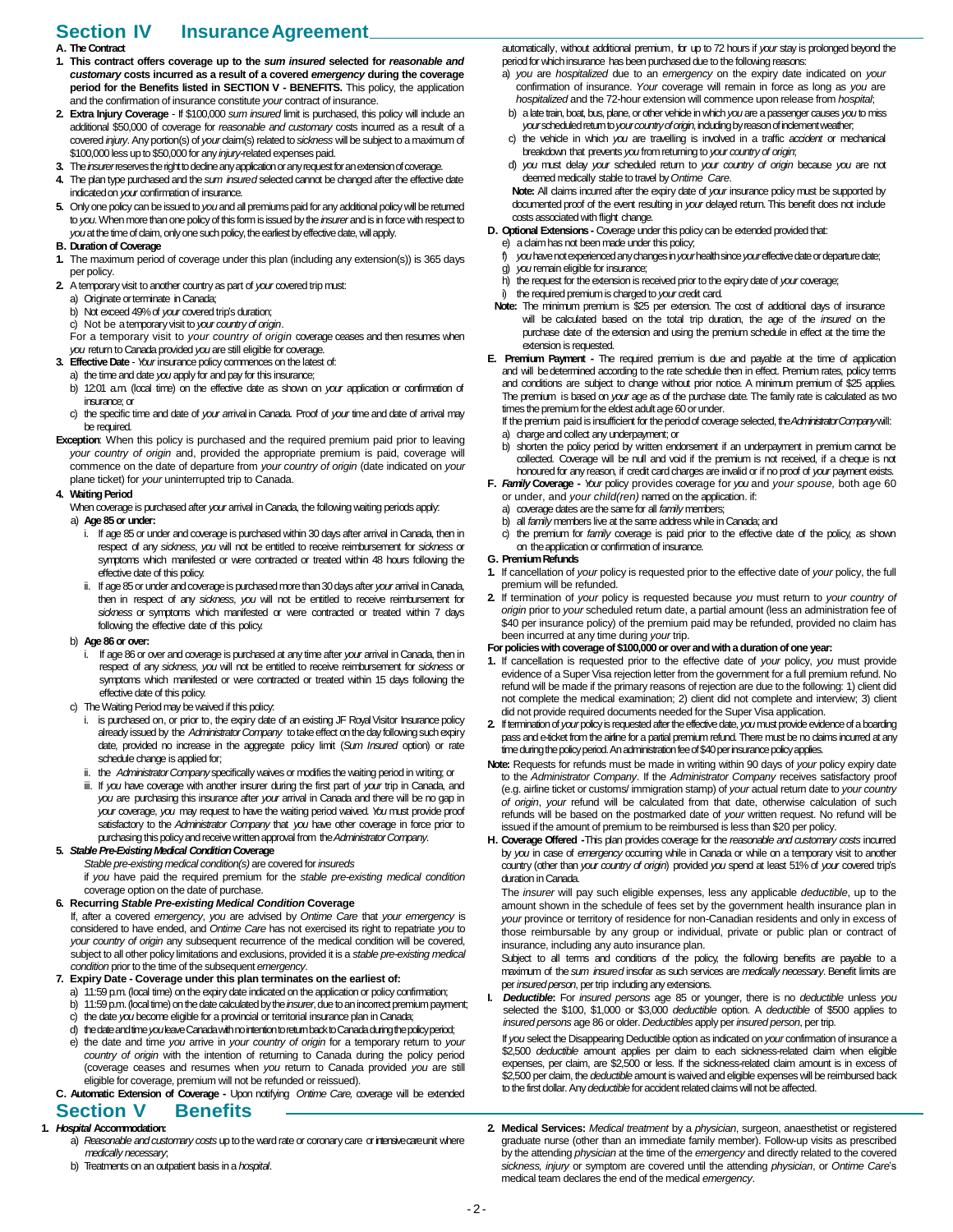# **Section V Benefits (continued)**

- **3. Diagnostic Services:** Laboratory tests and X-rays prescribed by the attending *physician* when performed at the time of the *emergency*. Note: This policy does not cover magnetic resonance imaging (MRI), cardiac catheterization, computerized axial tomography (CAT) scans, digital xrays, sonograms, ultrasounds or biopsies unless such services are approved in advance by *Ontime Care.*
- **4. Private Duty Nursing:** The professional services of a registered private nurse (other than by an *immediate family member*) as the result of a covered *emergency*, when *medically necessary* while *hospitalized*, when ordered by the attending *physician* and approved in advance by*Ontime Care*.
- **5. Ambulance Services:** When reasonable and *medically necessary*, licensed ground ambulance service (also covers taxi fare in lieu of ground ambulance) to the nearest *hospital*.
- **6. Prescription Drugs:** Drugs, serums and injectables that can only be obtained upon medical prescription, that are prescribed by a *physician* and that are supplied by a licensed pharmacist when required as a result of an *emergency* limited to a 30-day supply per prescription, except while *you*are *hospitalized*,. This benefit does not cover drugs, serums and injectables necessary for the continued stabilization of a chronic medical condition, except in case of *emergency*.
- **Note:** To file a claim, *you* must provide original receipts issued by the pharmacist, *physician* or *hospital*, indicating the total cost, prescription number, name of medication, quantity, date and name of theprescribing *physician*.
- **7. Medical Appliances:** When prescribed by a *physician* following a covered *emergency* and approved in advance by *Ontime Care* the temporary rental of minor appliances such as casts, splints, canes, slings, trusses, braces, crutches or wheelchair not to exceed the purchase price.
- **8. Paramedical Services:** Treatment provided by a *paramedical practitioner* up to a maximum of \$500 per *paramedical practitioner*, provided such treatment is prescribed by a *physician* for the covered medical emergency and approved by *Ontime Care.*
- **9. Acupuncture Treatment:** When a 365-day JF RoyalVisitor Insurance policy is purchased, up to a maximum of \$500 for acupuncture treatments required as a result of a covered medical *emergency*. Treatments must be performed by a Canadian licensed acupuncturist. This benefit does not cover herbal medicines or other products that do not have a DIN number. (Please refer to SECTION VII - $FXCI$  LISIONS #14.)
- **10. Treatment of Dental** *Accident***:** *Emergency* dental treatment to a maximum of \$3,000 to repair or replace sound natural teeth or repair dentures or other dental devices as result of an accidental

## **Section VI Limitations and Restrictions**

- **1. Pre-Approval of Surgery, InvasiveProcedure, Diagnostic Testingand Treatment** *Ontime Care* must approve in advance any surgery, invasive procedure (including, but not limited to, cardiac catheterization), diagnostic testing or treatment prior to *you* undergoing such procedure. It remains *your* responsibility to inform *your* attending *physician* to call *Ontime Care* for approval, except in extreme circumstances where such action would delay surgery required to resolve a life threatening medical crisis. *You* will be responsible for any expenses that are not payable by the *insurer*.
- **2. Notice to Ontime Care**
- *You* must contact *Ontime Care* prior to seeking *medical treatment.* If it is not reasonably possible for *you* to contact *Ontime Care* prior to seeking treatment due to the nature of *your emergency*, *you* must have someone else call on *your* behalf or *you* must call as soon as medically possible. **3. Limitation of Benefits**
- Once *you* are deemed medically stable to return to *your country of origin* (with or without a medical escort) in the opinion of *Ontime Care* or by virtue of discharge from *hospital*, *your emergency* is considered to have ended, whereupon any further consultation, treatment, recurrence or complication related to the *emergency* will no longer be eligible for coverage under this policy. Coverage may be provided under SECTION IV #6 RECURRING STABLE PRE-EXISTING CONDITIONS COVERAGE,
- **4. Benefits Limited to Reasonable and Customary Cost**

If *you* pay eligible expenses directly to a health service provider, these services will be reimbursed to *you* on the basis of the *reasonable and customary costs* that would have been paid directly to the provider by *Ontime Care*. Medical charges *you* pay may be higher than this amount; therefore *you* will be responsible for any difference between the amount *you* paid and the *reasonable and customary costs* reimbursed by the *insurer*.

### **Section VII Exclusions**

- This insurance does not cover losses or expenses caused directly or indirectly, in whole or in part, by:
- **1.** *Pre-existing medical condition(s)* that are not stable *pre-existing medical conditions* if *you* have paid for the *stable pre-existing medical condition* coverage option.
- a) *Pre-existing medical condition(s)* if *you* have not paid for the *stable pre-existing condition* coverage option.
- **1. For policy extensions only:** *Sickness* or *injury* which first appeared, was diagnosed, or received treatment prior to the effective date of the insurance extension.
- **2.** Any *sickness* or symptoms which manifested during the Waiting Period.
- **3.** Expenses for which nocharge would normally bemade in the absence of insurance.
- **4.** Committing or attempting to commit an illegal act or a criminal act by an *insured person*.
- **5.** Any risk from: war or act of war, whether declared or undeclared; invasion or act of a foreign enemy; declared or undeclared hostilities; civil war; *terrorism*; riot; rebellion; revolution or insurrection; military power or any service in the armed forces.
- **6.** An *insured person's* suicide, attempted suicide or self-inflicted *injury* whether sane or insane.
- **7.** A disorder, disease, condition or symptom that is emotional, psychological or mental in nature unless *you* are *hospitalized*.
- **8.** Any loss, *sickness*, *injury* or death related to the misuse, abuse, overdose or chemical dependence on medication, drugs, alcohol or other intoxicant, whether sane or insane
- **9.** Expenses incurred as a result of symptomatic or asymptomatic HIV infection or HIV-related conditions and AIDS (acquired immune deficiency syndrome), including any associated diagnostic tests or charges.
- **10.** Treatment or surgery during a trip when the trip is undertaken for the purpose of securing or with the intent of receiving medical or *hospital* services, whether or not such trip is taken on the advice of a *physician* or surgeon.
- **11.** Treatment or *hospitalization* of mother or *child(ren)* as a result of pregnancy, miscarriage, childbirth or complications of any of these conditions .
- **14.** The replacement of an existing prescription, whether by reason of loss, renewal or inadequate supply, or the purchase of drugs and medications (including vitamins) which are commonly available without a prescriptionor which are not legally registered and approved in Canada or which are not required as a result of an *emergency*.
- **15.** *Hospitalization* or services rendered in connection with general health examinations for "check-up" purposes, treatment of an ongoing condition, regular care of a chronic condition,

blow to the face. *You* must consult a *physician* or a dentist immediately following the *injury*.Treatment must take place before *you* return to *your country of origin*. An *accident* report is required from the *physician* or dentist for claims purposes.

- **11.***Emergency* **Relief of Dental Pain:** *Emergency* treatment for the relief of acute pain to natural teeth, excluding fillings and repairs to dentures or other dental devices, to a maximum of \$500 during the coverage period.
- **12. Accidental Death & Dismemberment (Including Flight Accident)** Up to the *sum insured* or a maximum \$150,000 per person **f**or loss of life, limb or sight of an *insured person* as a result of an *injury* sustained during the period of coverage. Benefits are payable as follows:
	- a) Up to 100% for loss of life, double dismemberment or loss of sight in both eyes.
	- b) Up to 50% for single dismemberment or loss of sight in one eye. Loss of hand or hands, or foot or feet means severance through or above the wrist joint or ankle joint, respectively.

Loss of sight means total and irrecoverable loss of the entire sight. Only one amount is payable (the largest) if *you* suffer more than one of these losses. The loss must occur within 90 days of the *accident* causing the *injury*.

If *your* body has not been found within 52 weeks from the date of the *accident*, it will be presumed, subject to evidence to the contrary, that *you* suffered loss of life.

If the total claims for the same *accident* exceed \$300,000, the *insurer's* liability for that *accident* is limited to \$300,000 which will be shared proportionately among all claimants involved in the same *accident* and who arecovered under a JFRoyal Visitor Insurance policyunderwritten by the *insurer*.

- **13. Repatriation:** When approved in advance and arranged by *Ontime Care.* (Please refer to SECTION VI - LIMITATIONS AND RESTRICTIONS # 8 - Transfer or Medical Repatriation.)
	- a) up to the cost of a one-way economy airfare to return *you* to *your country of origin*; or b) the fare for additional airline seats to accommodate a stretcher or medical attendant, to
- return *you* to *your country of origin*. **14.Preparation and Return of Remains:** In the event of death, up to a maximum of
- \$10,000 towards the actual cost incurred for preparation of remains and homeward transportation of the deceased *insured person* to his/her *country or origin*; or up to a maximum of \$4,000 for cremation and/or burial at the place of death of the *insured person*. The cost of the casket or urn is not covered by this benefit.

#### **5. Inability to Obtain Medical Records**

In the event that the *insurer* is unable to obtain medical records from *your country of origin your* medical history will be based on information developed from *your* attending *physician's* report, medical examination or other sources of pertinent information.

#### **6. Benefits Limited to Incurred Expenses**

If any of the benefits are duplicated under a similar benefit or under another insurance coverage in this policy or another policy issued by the *insurer*, the maximum *you* are entitled to is the largest amount specified under any one benefit or insurance coverage. The total amount paid to *you* from all sources cannot exceed the actual expenses *you* incur.

#### **7. AvailabilityandQualityof Care**

The *insurer*, the *Administrator Company* or *Ontime Care* shall not be held responsible for the availability or quality of any *medical treatment* (including the results thereof) or transportation, or *your* failure to obtain *medical treatment* while on a covered trip.

#### **8. Transfer or Medical Repatriation**

Duringan*emergency* (whether prior toadmission, duringacovered*hospitalization*or after *your* release from *hospital)*, *Ontime Care*reserves the right to:

- a) transfer *you* to one of its preferred health care providers, and/or
- b) return *you* to *your country of origin,* for *medical treatment* of *your sickness* or *injury* without danger to *your* life or health. If *you* choose to decline the transfer or return when declared medically stable by *Ontime Care* the *insurer* will be released from any liability for expenses incurred for such *sickness* or *injury* after the proposed date of transfer or return. *Ontime Care*  will make every provision for *your* medical condition when choosing and arranging the mode of *your* transfer or return and, in the case of a transfer, when choosing the *hospital*.

home health care, preventative medicines or vaccines, investigative testing, rehabilitation or ongoing care or treatment in connection with drugs, alcohol or any other substance abuse. **16.** Non-compliance with any prescribed medical therapy treatment (as determined by the

- *Ontime Care)* or failure to carry out a *physician's* instructions.
- **17.** Treatment of an acute *sickness* or *injury* after the initial *emergency* has ended (as determined by *Ontime Care*).
- **18.** Treatment, surgery, medication, services or supplies that are not required for the immediate relief of acute pain or suffering, or that *you* elect to have provided outside *your country of origin* when medical evidence indicates that *you* could return to *your country of origin* to receive such treatment, whether you intend to or not. The delay to receive treatment in *your country of origin* has no bearing on the application of this exclusion.
- **19.** Cardiac catheterization, angioplasty and/or cardiovascular surgery including any associated diagnostic test(s) or charges unless approved by *Ontime Care* prior to being performed, except in extreme circumstances where such surgery is performed on an *emergency* basis immediately upon admission to a *hospital*.
- **20.** Magnetic resonance imaging (MRI), computerized axial tomography (CAT) scans, digital x-rays, sonograms, ultrasounds or biopsies unless approved in advance by*Ontime Care.*
- **21.**Expenses in *your country of origin.*
- **22.***Emergency* air transportation and/or car rental unless approved and arranged in advance by *Ontime Care.*
- **23.** Cataract surgery or regular eye check-up by an optometrist.
- **24.** Upgrading charges and cancellation penalties for airline tickets, unless approved in advance by *Ontime Care.*
- **25.**Participation in:
- a) any sports as a professional athlete (person who engages in an activity as one's main paid occupation);
- b) any competitive motorized sporting events, racing or speed contests; c) scuba diving (unless *you* hold a basic SCUBA designation from a Canadian certified school), hang-
- gliding, rock climbing, paragliding, skydiving, parachuting, bungee jumping, mountaineering. **26.**Death or injury sustained while operating or learning to operate any aircraft as pilot or crew.